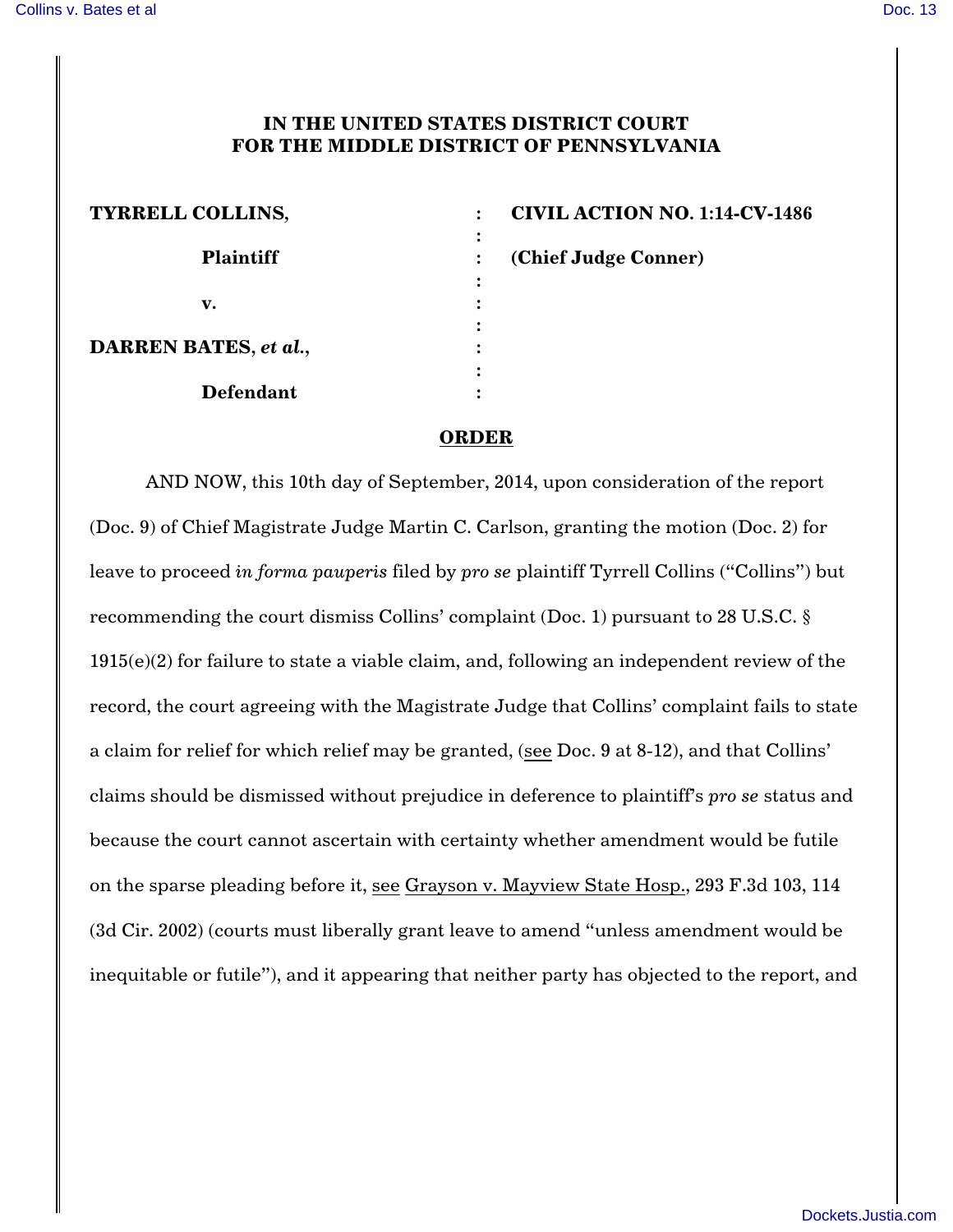that there is no clear error on the face of the record, $1$  see Nara v. Frank, 488 F.3d 187, 194

(3d Cir. 2007) (explaining that "failing to timely object to [a report and recommendation]

in a civil proceeding may result in forfeiture of *de novo* review at the district court level"),

it is hereby ORDERED that:

- 1. The report (Doc. 9) of Magistrate Judge Carlson is ADOPTED in its entirety.
- 2. Plaintiff's motion (Doc. 2) for leave to proceed *in forma pauperis* is GRANTED.
- 3. Plaintiff's complaint (Doc. 1) is DISMISSED in its entirety.
- 4. Plaintiff is GRANTED leave to amend his pleading within fourteen (14) days. If plaintiff fails to file a curative amended pleading within fourteen (14) days of the date of this order, the Clerk of Court shall close this case.

<sup>&</sup>lt;sup>1</sup> When parties fail to file timely objections to a magistrate judge's report and recommendation, the Federal Magistrates Act does not require a district court to review the report before accepting it. Thomas v. Arn, 474 U.S. 140, 149 (1985). As a matter of good practice, however, the Third Circuit expects courts to "afford some level of review to dispositive legal issues raised by the report." Henderson v. Carlson, 812 F.2d 874, 878 (3d Cir. 1987). The advisory committee notes to Rule 72(b) of the Federal Rules of Civil Procedure indicate that "[w]hen no timely objection is filed, the court need only satisfy itself that there is no clear error on the face of the record in order to accept the recommendation." FED. R. CIV. P. 72(b), advisory committee notes; see also Henderson, 812 F.2d at 878-79 (stating that "the failure of a party to object to a magistrate's legal conclusions may result in the loss of the right to de novo review in the district court"); Tice v. Wilson, 425 F. Supp. 2d 676, 680 (W.D. Pa. 2006) (holding that the court's review is conducted under the "plain error" standard); Cruz v. Chater, 990 F. Supp. 375-78 (M.D. Pa. 1998) (holding that the court's review is limited to ascertaining whether there is "clear error on the face of the record"); Oldrati v. Apfel, 33 F. Supp. 2d 397, 399 (E.D. Pa. 1998) (holding that the court will review the report and recommendation for "clear error"). The court reviews the magistrate judge's report and recommendation in accordance with this Third Circuit directive.